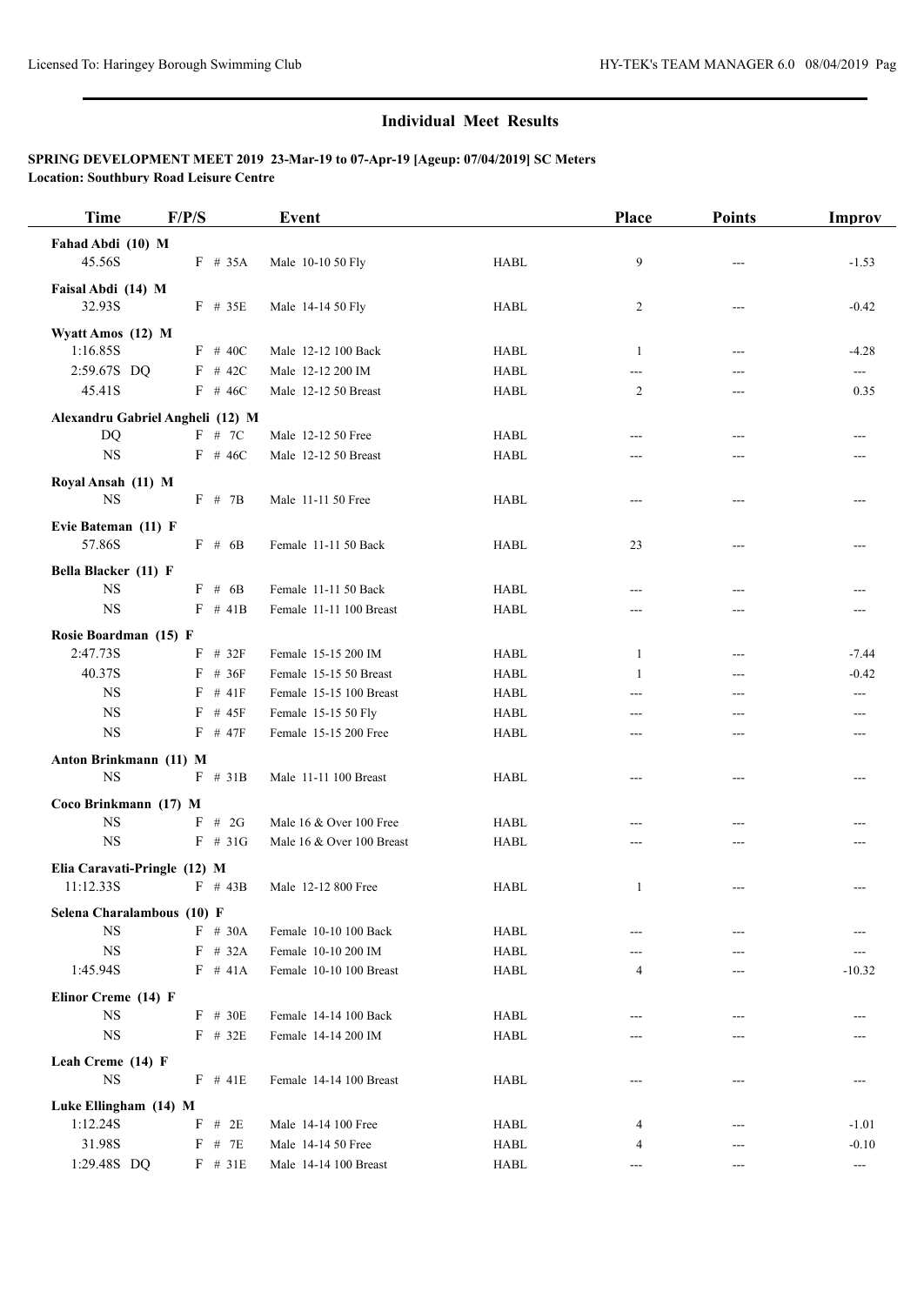| <b>Time</b>                     | F/P/S                                   | Event                   |             | Place          | <b>Points</b> | <b>Improv</b>  |
|---------------------------------|-----------------------------------------|-------------------------|-------------|----------------|---------------|----------------|
| Ocean Ellis-Carr (12) F         |                                         |                         |             |                |               |                |
| 1:36.32S                        | F # 1C                                  | Female 12-12 100 IM     | <b>HABL</b> | 20             | ---           | 0.32           |
| 43.03S                          | $F$ # 6C                                | Female 12-12 50 Back    | <b>HABL</b> | 14             | ---           | 1.07           |
| 1:32.19S                        | $F$ # 30C                               | Female 12-12 100 Back   | <b>HABL</b> | 8              | ---           | 0.85           |
|                                 |                                         |                         |             |                |               |                |
| Elena Eyres (12) F<br>44.33S    | $F$ # 6C                                | Female 12-12 50 Back    | <b>HABL</b> | 18             | ---           | $-4.82$        |
| <b>NS</b>                       | $F$ # 36C                               | Female 12-12 50 Breast  | <b>HABL</b> | $---$          | ---           |                |
|                                 |                                         |                         |             |                |               |                |
| Luca Fabbrani-Fearon (10) M     |                                         |                         |             |                |               |                |
| 38.83S                          | F # 7A                                  | Male 10-10 50 Free      | <b>HABL</b> | 10             | ---           | ---            |
| Adriana Fazzani (12) F          |                                         |                         |             |                |               |                |
| 1:33.23S                        | # 1C<br>F                               | Female 12-12 100 IM     | <b>HABL</b> | 16             | ---           | $-4.08$        |
| 6:20.92S                        | F<br># $5C$                             | Female 12-12 400 Free   | <b>HABL</b> | 11             | ---           | ---            |
| 43.59S                          | # $6C$<br>F                             | Female 12-12 50 Back    | <b>HABL</b> | 15             | ---           | $-1.43$        |
| 3:35.42S                        | # $8C$<br>F                             | Female 12-12 200 Breast | <b>HABL</b> | $\tau$         | ---           | 15.33          |
| 1:33.89S                        | $F \# 30C$                              | Female 12-12 100 Back   | <b>HABL</b> | 9              | ---           | $-0.93$        |
| 3:23.09S                        | F<br># 32 $C$                           | Female 12-12 200 IM     | <b>HABL</b> | 10             | ---           | 7.51           |
| 46.95S                          | $F$ # 36C                               | Female 12-12 50 Breast  | <b>HABL</b> | 6              | ---           | 0.76           |
| 1:39.07S                        | $F$ # 41C                               | Female 12-12 100 Breast | <b>HABL</b> | $\tau$         | ---           | $-4.53$        |
| 42.02S                          | $F$ # 45C                               | Female 12-12 50 Fly     | <b>HABL</b> | 5              | ---           | $-9.18$        |
| 3:00.66S                        | $F$ # 47C                               | Female 12-12 200 Free   | <b>HABL</b> | 9              | ---           | $-0.54$        |
| Isabella Floriani (10) F        |                                         |                         |             |                |               |                |
| 43.34S                          | # 6A<br>F                               | Female 10-10 50 Back    | <b>HABL</b> | 12             | ---           | $-0.56$        |
| <b>NS</b>                       | $F$ # 36A                               | Female 10-10 50 Breast  | <b>HABL</b> | ---            | ---           | ---            |
| Emma Frais (15) F               |                                         |                         |             |                |               |                |
| 1:22.80S                        | $F$ # 1F                                | Female 15-15 100 IM     | <b>HABL</b> | $\overline{c}$ | ---           | $-3.60$        |
| 1:26.17S                        | # 3F<br>F                               | Female 15-15 100 Fly    | <b>HABL</b> | 2              | ---           | ---            |
| 5:35.96S                        | $F$ # 5F                                | Female 15-15 400 Free   | <b>HABL</b> | $\overline{c}$ | ---           | 0.17           |
|                                 |                                         |                         |             |                |               |                |
| Bianca Gomez-Velasco (12) F     |                                         |                         |             |                |               |                |
| 11:11.64S                       | $F$ # 43A                               | Female 12-12 800 Free   | <b>HABL</b> | 2              | $---$         | $---$          |
|                                 | Miranda Gomez-Velasco (14) F            |                         |             |                |               |                |
| 1:28.42S                        | $F$ # 30E                               | Female 14-14 100 Back   | <b>HABL</b> | 5              |               | $-1.05$        |
| 3:14.98S                        | $F$ # 32E                               | Female 14-14 200 IM     | <b>HABL</b> | 4              | ---           | $-5.13$        |
| 47.91S                          | $F$ # 36E                               | Female 14-14 50 Breast  | HABL        | 4              |               | 0.06           |
|                                 | Drew Greenan-Kitchener (17) F           |                         |             |                |               |                |
| 1:40.48S                        | $F \# 1G$                               | Female 16 & Over 100 IM | HABL        | $\mathbf{1}$   |               | 6.67           |
| 44.77S                          | $F$ # 45G                               | Female 16 & Over 50 Fly | <b>HABL</b> | $\mathbf{1}$   | ---           | 3.11           |
|                                 | Kyrique Cameron Griffith-Preprah (12) M |                         |             |                |               |                |
| 34.26S                          | $F$ # 7C                                | Male 12-12 50 Free      | <b>HABL</b> | 7              |               | $-10.49$       |
| 44.05S                          | $F$ # 35C                               | Male 12-12 50 Fly       | <b>HABL</b> | 8              |               | $-4.98$        |
|                                 |                                         |                         |             |                |               |                |
| Maja Grzybek (11) F<br>1:32.31S | F # 1B                                  | Female 11-11 100 IM     | <b>HABL</b> | 6              |               | $-2.42$        |
| 6:18.05S                        | $F$ # 5B                                | Female 11-11 400 Free   | HABL        | 6              | ---           |                |
| 1:33.90S                        | $F$ # 30B                               | Female 11-11 100 Back   | <b>HABL</b> | 8              |               | ---<br>$-4.01$ |
| X 3:15.52S                      | $F$ # 32B                               | Female 11-11 200 IM     | HABL        | ---            | ---<br>---    | $\sim$         |
| X 46.97S                        | $F$ # 36B                               | Female 11-11 50 Breast  | HABL        |                |               | $-1.50$        |
| 1:44.90S                        | $F$ # 41B                               | Female 11-11 100 Breast |             | ---            |               |                |
|                                 |                                         |                         | HABL        | 5              | ---           | $-1.13$        |
| X 41.57S                        | $F$ # 45B                               | Female 11-11 50 Fly     | <b>HABL</b> | ---            | ---           | $-1.29$        |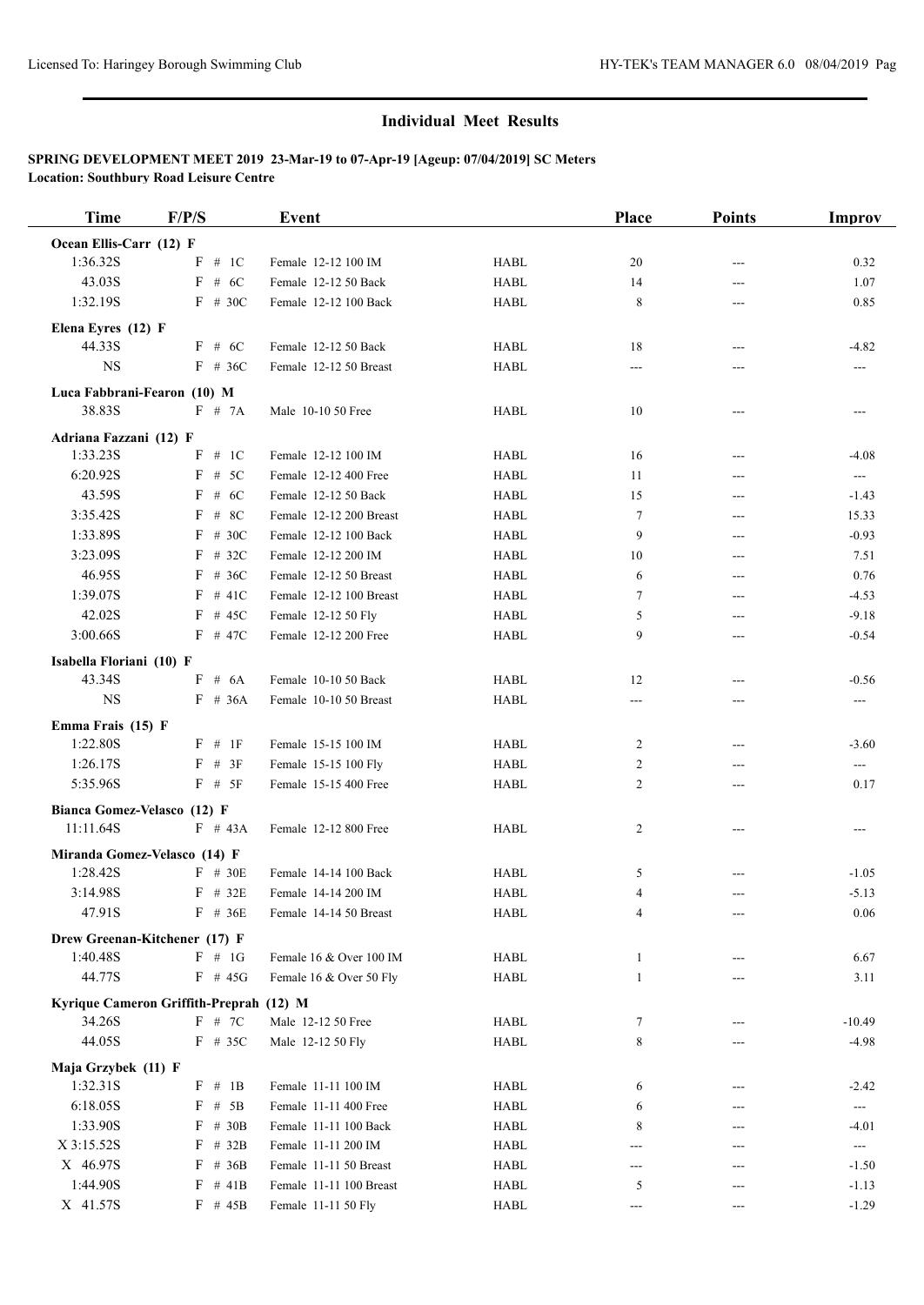| <b>Time</b>                       | F/P/S               | Event                                       |                                | Place                      | <b>Points</b>              | Improv             |
|-----------------------------------|---------------------|---------------------------------------------|--------------------------------|----------------------------|----------------------------|--------------------|
| Stephen Harden-Wilson (14) M      |                     |                                             |                                |                            |                            |                    |
| <b>NS</b>                         | $F$ # 40E           | Male 14-14 100 Back                         | <b>HABL</b>                    | $---$                      | ---                        |                    |
| 11:02.01S                         | $F$ # 43F           | Male 14-14 800 Free                         | <b>HABL</b>                    | 2                          | ---                        |                    |
|                                   |                     |                                             |                                |                            |                            |                    |
| Lexie Harris (14) F<br><b>NS</b>  | $#$ 1E<br>F         | Female 14-14 100 IM                         | <b>HABL</b>                    | ---                        | $---$                      |                    |
| <b>NS</b>                         | $F$ # 3E            | Female 14-14 100 Fly                        | <b>HABL</b>                    | ---                        | ---                        |                    |
|                                   |                     |                                             |                                |                            |                            |                    |
| Jamie Holland (13) M              |                     |                                             |                                |                            |                            |                    |
| 23:45.28S                         | F<br># 33D          | Male 13-13 1500 Free                        | <b>HABL</b>                    | 1                          | ---                        | ---                |
| X 7:17.59S                        | $F$ # 44B           | Male 13-13 400 IM                           | <b>HABL</b>                    | ---                        | ---                        | ---                |
| X 51.47S                          | $F$ # 46D           | Male 13-13 50 Breast                        | <b>HABL</b>                    | ---                        | ---                        | $-1.81$            |
| Kathryn Holland (13) F            |                     |                                             |                                |                            |                            |                    |
| 22:33.56S                         | F<br># 33C          | Female 13-13 1500 Free                      | <b>HABL</b>                    | 3                          | $---$                      | ---                |
| X 43.64S                          | $F$ # 45D           | Female 13-13 50 Fly                         | <b>HABL</b>                    | ---                        | ---                        | 0.34               |
| X 2:47.72S                        | $F$ # 47D           | Female 13-13 200 Free                       | <b>HABL</b>                    | ---                        | ---                        | $-3.66$            |
| Faith Jones (13) F                |                     |                                             |                                |                            |                            |                    |
| 1:32.55S                          | F # 1D              | Female 13-13 100 IM                         | <b>HABL</b>                    | 12                         | $---$                      | $-3.35$            |
| 1:44.09S                          | F<br># $3D$         | Female 13-13 100 Fly                        | <b>HABL</b>                    | 8                          | ---                        | ---                |
| 5:59.88S                          | # $5D$<br>F         | Female 13-13 400 Free                       | <b>HABL</b>                    | $\tau$                     | ---                        | ---                |
| X 42.35S                          | F<br># $6D$         | Female 13-13 50 Back                        | <b>HABL</b>                    | $---$                      | ---                        | 1.71               |
| 1:32.09S                          | $F \# 30D$          | Female 13-13 100 Back                       | <b>HABL</b>                    | 6                          | ---                        | $-3.76$            |
| 3:19.75S                          | F<br># 32D          | Female 13-13 200 IM                         | <b>HABL</b>                    | 5                          | $---$                      | 7.42               |
| 42.50S                            | # 45D<br>F          | Female 13-13 50 Fly                         | <b>HABL</b>                    | 9                          | ---                        | 1.06               |
| 2:53.52S                          | $F$ # 47D           | Female 13-13 200 Free                       | <b>HABL</b>                    | 8                          | ---                        | 6.22               |
| Glenda Krasniqi (11) F            |                     |                                             |                                |                            |                            |                    |
| 1:08.39S DQ                       | $F$ # 36B           | Female 11-11 50 Breast                      | <b>HABL</b>                    | ---                        | ---                        | ---                |
|                                   |                     |                                             |                                |                            |                            |                    |
| Jessie Le May (10) F<br><b>NS</b> |                     |                                             |                                |                            |                            |                    |
| 50.22S                            | F # 1A<br>F<br># 6A | Female 10-10 100 IM<br>Female 10-10 50 Back | <b>HABL</b><br><b>HABL</b>     | $\qquad \qquad \text{---}$ | $\qquad \qquad \text{---}$ | ---                |
| 56.72S                            | F<br># 36A          | Female 10-10 50 Breast                      | <b>HABL</b>                    | 32<br>18                   | ---                        | $-3.50$<br>$-1.35$ |
| 1:59.46S                          | $F \# 41A$          | Female 10-10 100 Breast                     | <b>HABL</b>                    |                            | ---                        |                    |
|                                   |                     |                                             |                                | 13                         | ---                        | $-26.10$           |
| Isabella Lechley (11) F           |                     |                                             |                                |                            |                            |                    |
| 52.23S                            | F # 6B              | Female 11-11 50 Back                        | <b>HABL</b>                    | 22                         | ---                        | $-1.84$            |
| $_{\rm NS}$                       | $F$ # 45B           | Female 11-11 50 Fly                         | <b>HABL</b>                    | ---                        |                            |                    |
| Lola Marshall (14) F              |                     |                                             |                                |                            |                            |                    |
| $_{\rm NS}$                       | $F$ # 1E            | Female 14-14 100 IM                         | HABL                           | ---                        | ---                        |                    |
| Leila Mentesh (15) F              |                     |                                             |                                |                            |                            |                    |
| 1:25.64S                          | F # 1F              | Female 15-15 100 IM                         | HABL                           | 3                          | ---                        | $-0.45$            |
| 1:28.71S                          | $F$ # 3F            | Female 15-15 100 Fly                        | <b>HABL</b>                    | 3                          |                            | $-1.55$            |
| 36.51S                            | $F \# 6F$           | Female 15-15 50 Back                        | <b>HABL</b>                    | 1                          | ---                        | $-1.35$            |
| Frieda Miller (11) F              |                     |                                             |                                |                            |                            |                    |
| 1:48.27S                          | $F \# 30B$          | Female 11-11 100 Back                       | HABL                           | 13                         |                            |                    |
| 3:44.17S DQ                       | $F$ # 32B           | Female 11-11 200 IM                         | ${\rm H}{\rm A}{\rm B}{\rm L}$ | $---$                      | ---                        | ---                |
| 56.49S                            | $F$ # 36B           | Female 11-11 50 Breast                      | <b>HABL</b>                    | 7                          | ---                        | $-3.92$            |
|                                   |                     |                                             |                                |                            |                            |                    |
| Simone Jacopo Monteforte (11) M   |                     |                                             |                                |                            |                            |                    |
| 1:29.38S                          | F # 2B              | Male 11-11 100 Free                         | HABL                           | 11                         |                            | $-9.78$            |
| 52.36S                            | $F$ # 35B           | Male 11-11 50 Fly                           | HABL                           | 7                          | ---                        | $-5.17$            |